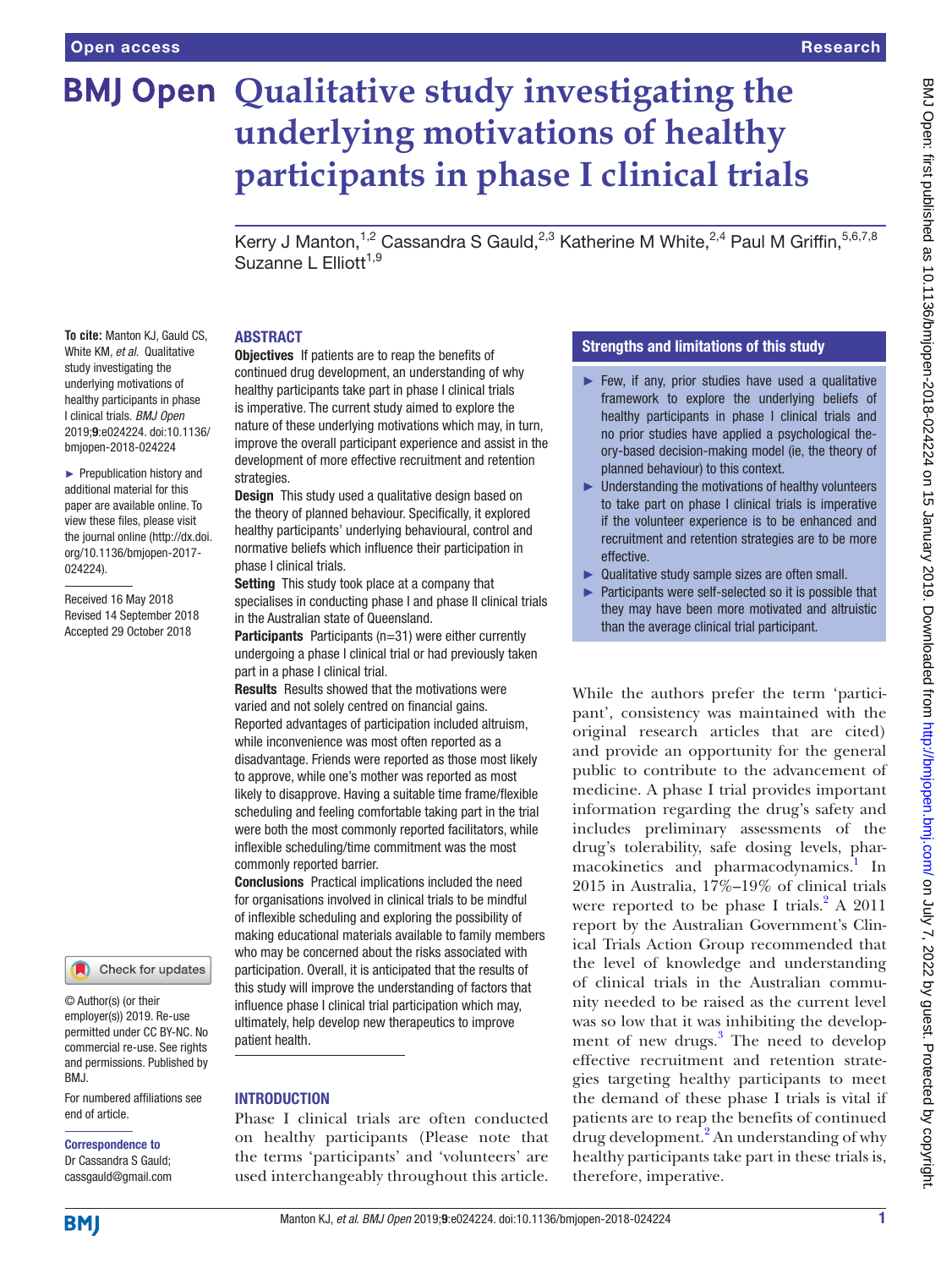Many studies have investigated the motivations for participation in the latter phases of clinical trials. $4-6$ Typically, these trials do not recruit healthy participants, rather patients with the disease that the trial is targeting. These studies have found that the possibility of personal therapeutic benefit was the strongest motivator for participation. $6-9$  As healthy participants are extremely unlikely to benefit in a therapeutic sense from taking part in a clinical trial (The exception may be some novel vaccine trials where the healthy participant may benefit medically from a publicly unavailable vaccine),  $\frac{10}{10}$  it is anticipated that their motivations are different from patient participants. A survey study conducted in Korea investigated the motivations of both patients (n=140) and healthy (n=151) participants<sup>[7](#page-8-6)</sup> and found that the motivations for healthy participants were different from patient participants across all trial phases. Specifically, financial benefit was the most commonly cited motivation (85%) for healthy participants.

It has been suggested that, without a financial incentive, recruitment of healthy participants would be a slow process, potentially thwarting the progress of new drug development.[11 12](#page-8-7) Debate, however, surrounds the amount of financial incentive that should be offered. Higher incentives, for example, have been shown to encourage repeat or opportunistic volunteerism.<sup>11</sup> <sup>13</sup> These sorts of volunteers, who are so heavily motivated by financial reward, can lose their ability to evaluate the risks, are more likely to take part in consecutive trials where the washout period is too short, or concurrently participate in more than one trial which increases their exposure to trial risks.<sup>11–14</sup> Abadie,<sup>11</sup> for example, found that every participant in their study said they had taken part in at least one trial that they considered to be very risky because the financial incentive was very attractive. In addition, financial incentives may encourage a bias towards participants from lower socioeconomic classes who may view the reimbursement more favourably than those from higher socioeconomic classes.<sup>[11 12](#page-8-7)</sup> Indeed, in their study of the motivations of healthy participants in phase I clinical trials, Grady *et al*<sup>15</sup> found that 50% of their 1194 participants had annual incomes of below the national average and reported being unemployed at three times the national level.

Several qualitative studies based in the USA have investigated the experiences of participants in phase I clinical trials particularly in relation to serial participation and risk perception.<sup>16–18</sup> For example, a longitudinal interview study investigated how repeat participants weighed up the risks and benefits and included questions on their motivations to enrol.<sup>18</sup> As most trial participants in the USA are males and from minority groups, the financial incentive was often cited as the main motivation for serial participation. Another interview study examined emotion and risk in phase I participants and found that class and race were key factors in determining the emotional experience of risk.[16](#page-8-9) For example, economic insecurity affected the emotional experience of risk when weighed up against

the benefits. Monahan and Fisher<sup>17</sup> suggested that serial phase I trial participants can perceive themselves as entrepreneurs who are cleverly securing their financial futures and, in doing so, downplay the risks. While extremely rare, participation in phase I drug trials has resulted in severe illness and death of healthy participants. In 2006 in the UK, six healthy participants were hospitalised during a trial of drug  $TGN1412^{19}$  and, in 2016 in France, one participant died and four fell ill during a trial of drug BIA 10-2474.<sup>20</sup> Independent investigations identified serious deficiencies in both of these trials. The TGN1412 trial, for example, was found to have poor record keeping and an underqualified physician.<sup>[19](#page-8-12)</sup> The BIA 10-2474 trial was found to have breached the informed consent protocol by not updating the other participants on the status of one participant who was taken to hospital and later died. $20$  While it is acknowledged that the clinical trial companies responsible for conducting these trials did not adequately protect their participants, these tragedies also drew attention to recruitment processes. Specifically, the recruitment processes highlighted the need to confirm that the information regarding the trial is well understood by potential participants, the impact of payment and the need to understand motivations for participation.<sup>21</sup> Very few studies, however, have specifically investigated underlying motivations of healthy participants.

In addition to the aforementioned qualitative studies which focused on serial participation and risk perception, Stunkel and Grady<sup>[22](#page-8-15)</sup> conducted a literature review and identified only seven studies that investigated the motivations of healthy participants in phase I clinical trials. Two of these studies, however, investigated the motivations of subgroups of the population (ie, medical student and prisoners) (Please note that while it is unethical today to include prisoners in clinical trials, the study referred to in this manuscript was published in 1978, a time with different ethical guidelines) and, as such, cannot be viewed as generalisable to the population of clinical trial participants. The remaining five studies<sup>10 15 21 23 24</sup> were quantitative in nature and identified financial reward as the most reported motivation; however, each of the studies reported more than one motivation (eg, desire to help others, curiosity, receiving a full medical check-up).

In their recent survey study, Grady  $et \t al^{15}$  $et \t al^{15}$  $et \t al^{15}$  investigated the characteristics, motivations and enrolment decision-making of 1194 healthy participants from phase I trials at Pfizer Clinical Research Units in the USA, Belgium and Singapore. The most common motivation was money with 58% of participants saying it was their primary motivation and 94% saying it was important or very important. Other factors were deemed by the cohort as being moderately or very important in their decision-making process. These factors were the staff's competence and friendliness (84% and 83%, respectively), the risks (81%), helping the development of new medicines and helping future patients (each 80%) and the time involved (73%). Of note, when the participants were presented with paired choices regarding motivations, the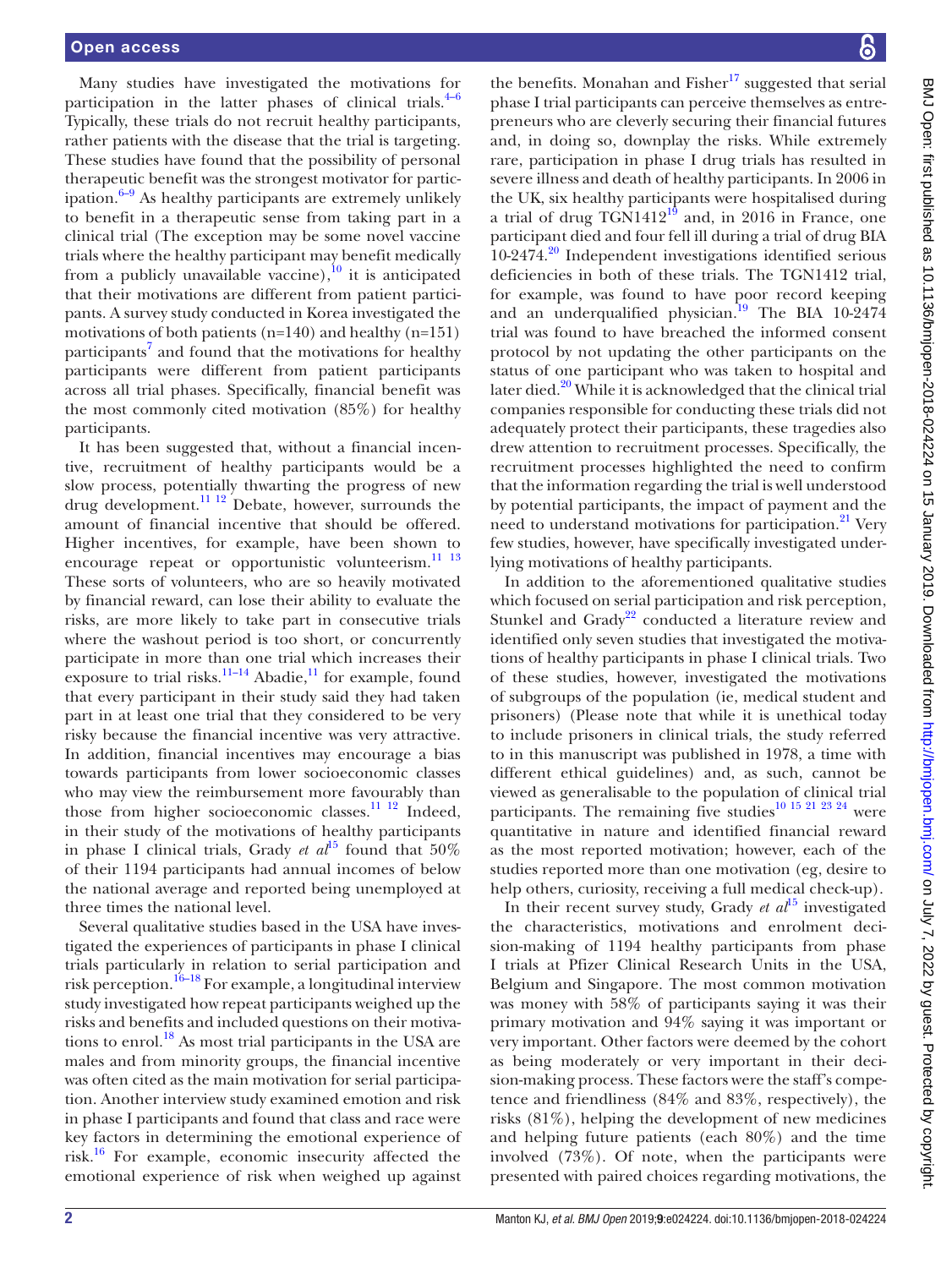risks associated with the trial and the potential side effects were reported as more important than the money.<sup>15</sup> Some clinical trial participants, however, report not being moti-vated by money at all.<sup>[10 21 24](#page-8-5)</sup> Some studies, for example, have recognised the influence of other people in the decision-making process. Almeida *et al*, [10](#page-8-5) for example, found that 88% of phase I participants consulted other people before making their decision regarding participation. Collectively, the results of the aforementioned studies highlight the varied nature of motivations for healthy participants in phase I trials. Investigating these motivations using a psychological decision-making model, such as the theory of planned behaviour  $(TPB)$ ,  $^{25}$  will aid in understanding people's motivations.

## Theory of planned behaviour

The TPB is a well-validated decision-making model that is applied to predict intention and behaviour across a range of contexts. Broadly, the theory proposes that there are three constructs which together predict intention. These constructs are: (1) attitude (ie, how positively a behaviour is appraised); (2) subjective norm (ie, perceived social pressure to perform a behaviour); and (3) perceived behavioural control (PBC; ie, perceived ease of performing a behaviour). The theory purports that intention and PBC are the proximal predictors of behaviour. Influencing each of the three constructs are the associated underlying beliefs. Specifically, behavioural beliefs (ie, advantages and disadvantages of performing the behaviour) influence attitudes; normative beliefs (ie, whether specific others approve or disapprove) underlie subjective norm; and control beliefs (ie, barriers and facilitators) influence PBC. An investigation of the underlying beliefs regarding a behaviour can provide vital information on what motivates this behaviour $^{26}$  and can be important determinants of future research avenues, including intervention development. $27$  Given that the results of this study may help inform the development of more effective retention and recruitment strategies for phase I clinical trials, the TPB framework was deemed appropriate.

To the authors' knowledge, no prior studies have applied the TPB underlying beliefs stage to healthy volunteers in phase I clinical trials. The TPB, however, has been found to be effective in predicting general volunteer behaviour in Australia[.28 29](#page-8-19) For example, in the initial phase in their study, Greenslade and White<sup>[30](#page-8-20)</sup> used the belief elicitation phase of the TPB to compare whether there were differences in the underlying beliefs of those who volunteered at an above average rate at a major Australian volunteer organisation and those who did not. Overall, the results of their study found that those who volunteered at above the average rate were less likely to believe that volunteering tied them down, involved boring tasks, that they had too little time to participate and that paid work and family and friend commitments would prevent them from volunteering.

# The current study

The aim of the current study was to gain an in-depth understanding of the motivations of healthy participants to take part in phase I clinical trials. To the authors' knowledge, there are few qualitative studies that have explored these motivations. The current study, therefore, addresses a noteworthy gap in the literature by applying a psychological theory-based decision-making model (ie, the TPB) to gain an in-depth understanding of these motivations. It is anticipated that the results of this study will improve the understanding of factors that increase participant satisfaction of the trial experience. This knowledge may directly inform more effective recruitment strategies and increase retention rates in phase I clinical trials.

## **METHODS**

Please note that the Standards for Reporting Qualitative Research guidelines $31$  were used in this article.

# Procedure

A bulk email invitation was sent to the Q-Pharm(Q-Pharm is a company located in Brisbane, Australia, that specialises in conducting phase I and II clinical trials) database and included the Participant Information and Consent Form (PICF). The PICF included that the study was a focus group/interview exploring healthy participants' underlying motivations for taking part in phase I clinical trials, that participation was voluntary, some sample questions and that the information recorded would be anonymous and confidential. With permission of the trial managers, potential participants undergoing a trial (who had already received the email invitation) were also approached during their confinement period or during an outpatient visit by the researchers. Care was taken to ensure that participants did not feel pressured to take part and participants were assured that their decision whether to participate would not impact their relationship with Q-Pharm or QUT.

Overall, there were 11 focus group discussions and four interviews which were conducted on Q-Pharm premises between October 2016 and April 2017. The focus group discussions comprised two to four participants (see [table](#page-3-0) 1) and interviews were conducted when only one participant was available. For participants currently undertaking a clinical trial  $(n=22)$  the focus group/ interview took place either during confinement or immediately after an outpatient visit. For participants not currently undertaking a trial (n=9), the focus groups were scheduled at a time/day that was convenient for them.

The focus groups/interviews were audiotaped, and lasted 20 and 50min. At the start of the sessions, voluntary, written informed consent was obtained and demographic information (eg, gender, age) was collected. As the second author had many years of experience conducting focus groups on other disciplines and had no prior knowledge of the research in this specific area nor any affiliation with Q-Pharm, they were deemed most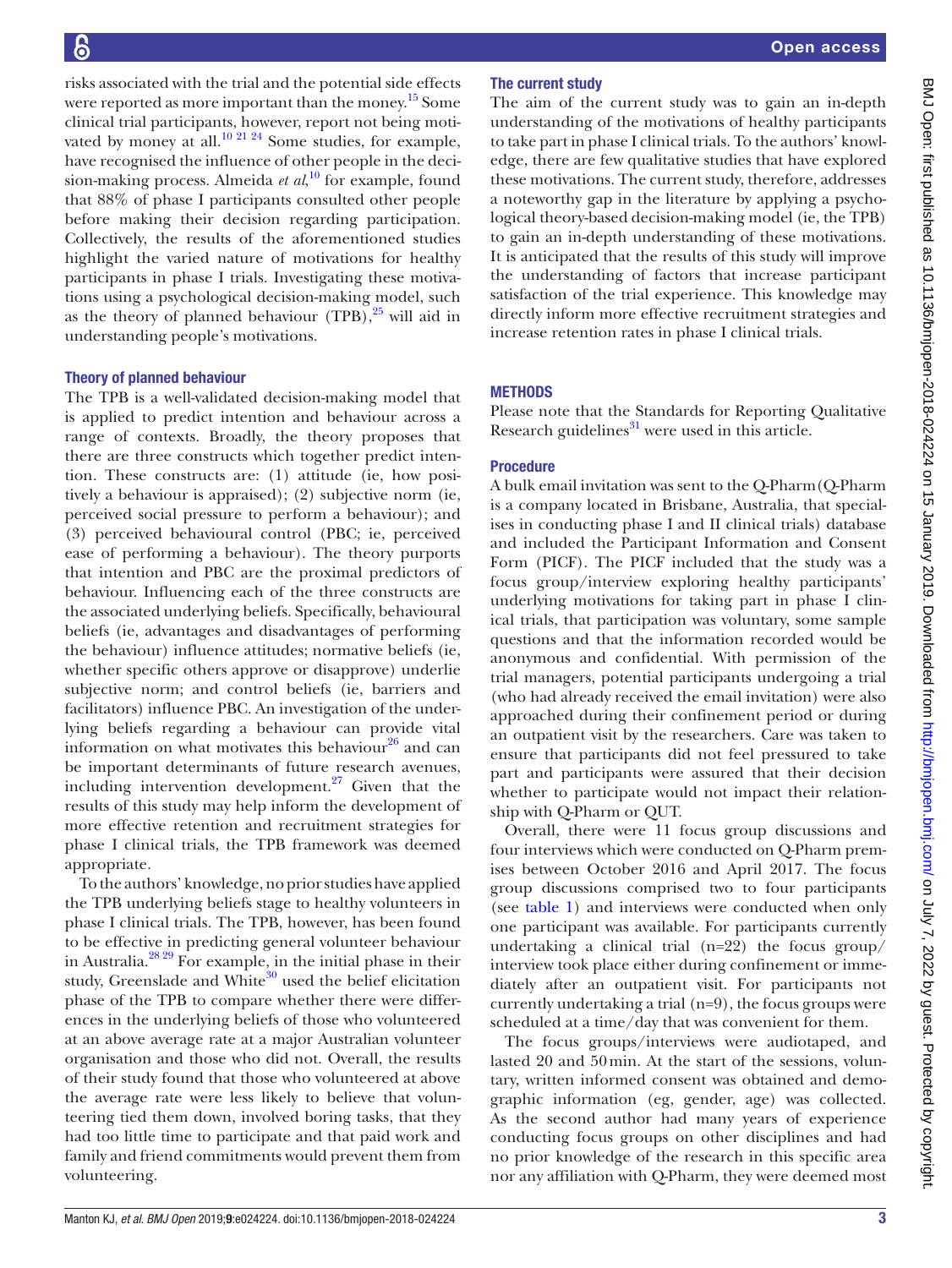<span id="page-3-0"></span>

| Table 1         | Summary of participant groups |                            |                                      |
|-----------------|-------------------------------|----------------------------|--------------------------------------|
| Group<br>number | Group type                    | <b>Participants</b><br>(n) | <b>Participant age</b><br>and gender |
| 1               | Focus group<br>discussion     | $\overline{2}$             | *45 M, 19 M                          |
| 2               | Focus group<br>discussion     | $\overline{2}$             | 47 M, *24 F                          |
| 3               | Focus group<br>discussion     | 3                          | 25 F, 29 F, 39 F                     |
| 4               | Focus group<br>discussion     | 2                          | 23 M, 23 F                           |
| 5               | Focus group<br>discussion     | $\overline{2}$             | 19 M, 46 F                           |
| 6               | Focus group<br>discussion     | 3                          | 32 M, 33 M,<br>43 M                  |
| $\overline{7}$  | Focus group<br>discussion     | 3                          | 26 M, 31 M,<br>34 M                  |
| 8               | Focus group<br>discussion     | 2                          | 61 F, 32 M                           |
| 9               | <b>Interview</b>              | $\overline{1}$             | 39 M                                 |
| 10              | Interview                     | 1                          | 19 M                                 |
| 11              | Focus group<br>discussion     | $\overline{4}$             | 20 F, 20 F, 24 F,<br>26 F            |
| 12              | Interview                     | 1                          | 32 M                                 |
| 13              | Focus group<br>discussion     | $\overline{2}$             | 68 F, 69 F                           |
| 14              | Interview                     | 1                          | 69 F                                 |
| 15              | Focus group<br>discussion     | $\overline{2}$             | 62 F, 63 F                           |

\*45 M means a 45-year-old male; 24 F means a 24-year-old female.

suitable to conduct the focus groups. As such, the second author led eight of the focus group discussions while the first author observed and took notes which were included in the data analysis. The first author led the remaining seven discussions when the second author was unavailable, making every effort to conduct the focus groups in a similar manner. An independent transcriber was used as each audio tape became available, allowing for data analysis to take place in parallel to data collection. The transcriptions were stored on a password-protected computer folder to which only one researcher (the second author) had access.

# **Materials**

A structured question guide, adapted from the standard TPB belief elicitation questions, $32$  was used (see online [supplementary appendix A\)](https://dx.doi.org/10.1136/bmjopen-2018-024224). The questions were open ended and identified accessible underlying behavioural beliefs (eg, 'What do you think would be the disadvantages of volunteering for a Phase 1 clinical trial?'), normative beliefs (eg, 'Consider the people important to you, who are they and would they approve of you volunteering for a Phase 1 clinical trial?') and control beliefs (eg, 'What

factors may make it easier for you to volunteer for a Phase 1 clinical trial?'). Probes were used when it was necessary to clarify responses or to gain more information. Member checking was used to ensure responses were interpreted by the researchers as intended. At the end of the interview/focus group, participants were asked if there was anything further they would like to add.

# **Participants**

Participants (n=31; 16 female, 15 male) were aged 19–69 years (*M*=37.0 years; *median*=32 years). Sixteen participants had completed/were completing an undergraduate degree, while the remainder had completed high school (n=9), Technical and Further Education (TAFE) (n=5) or a postgraduate degree (n=1). Sixteen participants were working full time or part-time, with the remainder classifying as either students (n=6), students working part-time (n=5) or retired (n=4). Thirteen participants had taken part in a more than one phase I clinical trial while the remaining participants (n=18) had taken part/ were taking part in their first phase I clinical trial. The types of phase I clinical trials undertaken by participants ranged from 2 or 3 months-long drug or parasite challenge studies with overnight or half-weekly confinement periods through to vaccine trials conducted on an outpatient basis spanning 6–12 months. The reimbursement for participation in each phase I clinical trial varied with the length of each study. All participants received a coffee voucher to compensate them for their time in attending the focus group/interview.

# Patient and public involvement

This study only involved healthy members of the public who were currently, or had previously, taken part in a phase I clinical trial. The development of the research was informed by a desire to understand healthy participant motivation to enable clinical trial agencies to better meet the needs of healthy volunteers. No patients took part in this study. The results of the study have not been disseminated to the study participants in accordance with our ethical approval. Each participant, however, received an information sheet containing the contact details of the research team, should they wish to be informed of the study's results.

# Data analysis

The interviews and focus group discussions were transcribed verbatim, excluding any identifying information. The transcriptions were supplemented with notes taken by the second author who observed the focus group discussions. The analysis was manual and broadly followed the six stages of thematic analysis identified by Braun and Clarke<sup>33</sup>: familiarisation with the data, coding, searching for themes from the codes, reviewing themes, defining and naming themes and writing up the themes. Importantly, the coding and theme development took place in the context of a theory-led approach $34$  within the behavioural, normative and control belief categories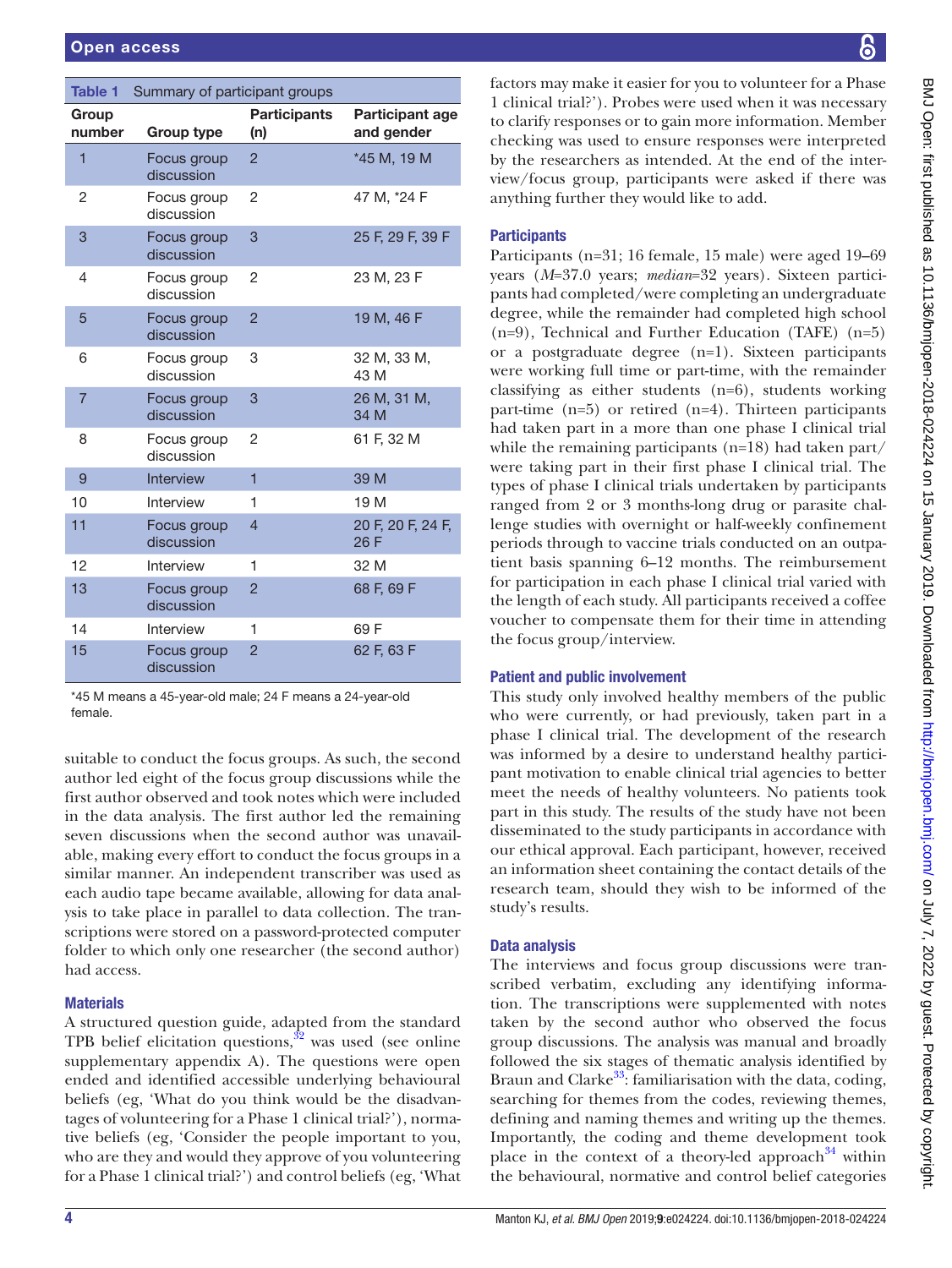from the TPB. A cyclical process was used where the data were coded and recoded as new themes emerged until no new themes could be established. $35$  Data collection was halted when no new themes were emerging. At the end of the data analysis, a content analysis was conducted on each theme and subtheme to identify the most common responses.

The analysis was primarily conducted by the second author who was experienced in analysing qualitative data. In the early stages of data analysis, a student assisted by independently coding the data. Data analysis occurred in parallel to data collection and updates were sent to the coauthors at several time points (specifically when n=17, n=26 and n=31). At each of these time points, the coauthors reviewed the analysis and provided feedback.

## **RESULTS**

[Table](#page-5-0) 2 summarises the findings categorised into each of the TPB underlying belief categories along with sample supporting quotes. For the behavioural beliefs, there were three most commonly reported advantages: money, altruism and the opportunity for self-development (ie, taking part in a valuable learning experience, the opportunity to expand one's social network and taking part in a valuable life experience). Inconvenience, encompassing time requirements and the pretrial restrictions were most often reported as a disadvantage by the majority of the participants. For the normative beliefs, friends were reported as those most likely to approve, while one's mother was reported as most likely to disapprove. For the control beliefs, having a suitable time frame/flexible scheduling and feeling comfortable taking part in the trial were both the most commonly reported facilitators. Relatedly, inflexible scheduling/time needed was the most commonly reported barrier.

### **DISCUSSION**

The aim of the current study was to explore the underlying motivations of healthy participants who take part in phase I clinical trials. Overall, the findings strongly support the suggestion that the motivations of healthy participants in phase I clinical trials are varied and that participants are motivated by more than financial reasons. Below, the findings are discussed for each of the TPB underlying belief categories (ie, behavioural, normative and control).

## Behavioural beliefs

Money and altruism were reported as the main advantages to take part in clinical trials by the same number of participants (n=12). Previous quantitative studies consistently found financial reward to be the strongest motivation, with altruism(Please note that altruism was defined differently in the previous studies. For example, it has been defined as the desire to help others, $^{21}$  helping the future of clinical trials<sup>[7](#page-8-6)</sup> and progressing medicine.<sup>10 15</sup> In the current study, each of these definitions was included

in the theme of altruism) the second strongest motivation.<sup>7</sup> <sup>10</sup> <sup>15</sup> <sup>21</sup> <sup>24</sup> Ferguson,<sup>21</sup> however, found that the number of participants who reported financial reward and the desire to help others as 'highly relevant' and 'relevant to some extent' were approximately the same when these two scale anchors were combined. The prospect of self-development was also a key advantage in the current study. This theme was divided into the three subthemes of (A) valuable learning experience; (B) opportunity to expand social network; and (C) valuable life experience. Given that over half of the participants in the current study (n=17) were university students or had completed tertiary education, their desire to learn may be a greater motivating factor than those without a tertiary education. Previous quantitative studies have similarly found that the opportunity to learn was an important motivator $36$  as well as the opportunity for expanded social contact.<sup>21</sup>

Inconvenience, divided into the two subthemes of (A) time requirements and (B) pretrial restrictions, was reported by the majority of the participants (n=25) as the primary disadvantage of participation. Inconvenience has also been raised in previous literature, particularly for understanding why healthy participants are likely to take part when it is unlikely that they will gain any therapeutic benefit and they find the trial inconvenient. $10$ Interestingly, Greenslade and White $30$  found that those who volunteered at an above average rate were less likely to view the time requirements associated with participation as an excuse for not volunteering. Regardless, clinical trial organisations may benefit from implementing methods that could both increase efficiency and reduce participant inconvenience. Organisations may consider providing more flexible times for participant visits, conducting home or 'off-site' visits, or providing the participants with remote 'tele-health' measures to record their medical procedures and trial progress. Finding ways to make these measures compliant with current trial protocols and government regulations will require imaginative thinking and adaptive language.

#### Normative beliefs

While there was a variety of important others reported as approving and disapproving (eg, spouse, other family, father, flatmate), friends were reported as most likely to approve and one's mother was reported as the most likely to disapprove. The university students, in particular, believed their friends would approve because they would relate to the importance of the financial reward. Many participants reported that their mother would disapprove as they would worry about possible side effects and potential illnesses that may result from the trial. Despite this perception, this belief was not strong enough to prevent this study's participants from taking part in the trial. Given the average age of the participants in the current study was  $37$  years, this result is unsurprising. Almeida *et al*<sup>[10](#page-8-5)</sup> similarly found that, while 80% of their study's participants reported that important others advised that they should not participate, they still took part in the study. It may,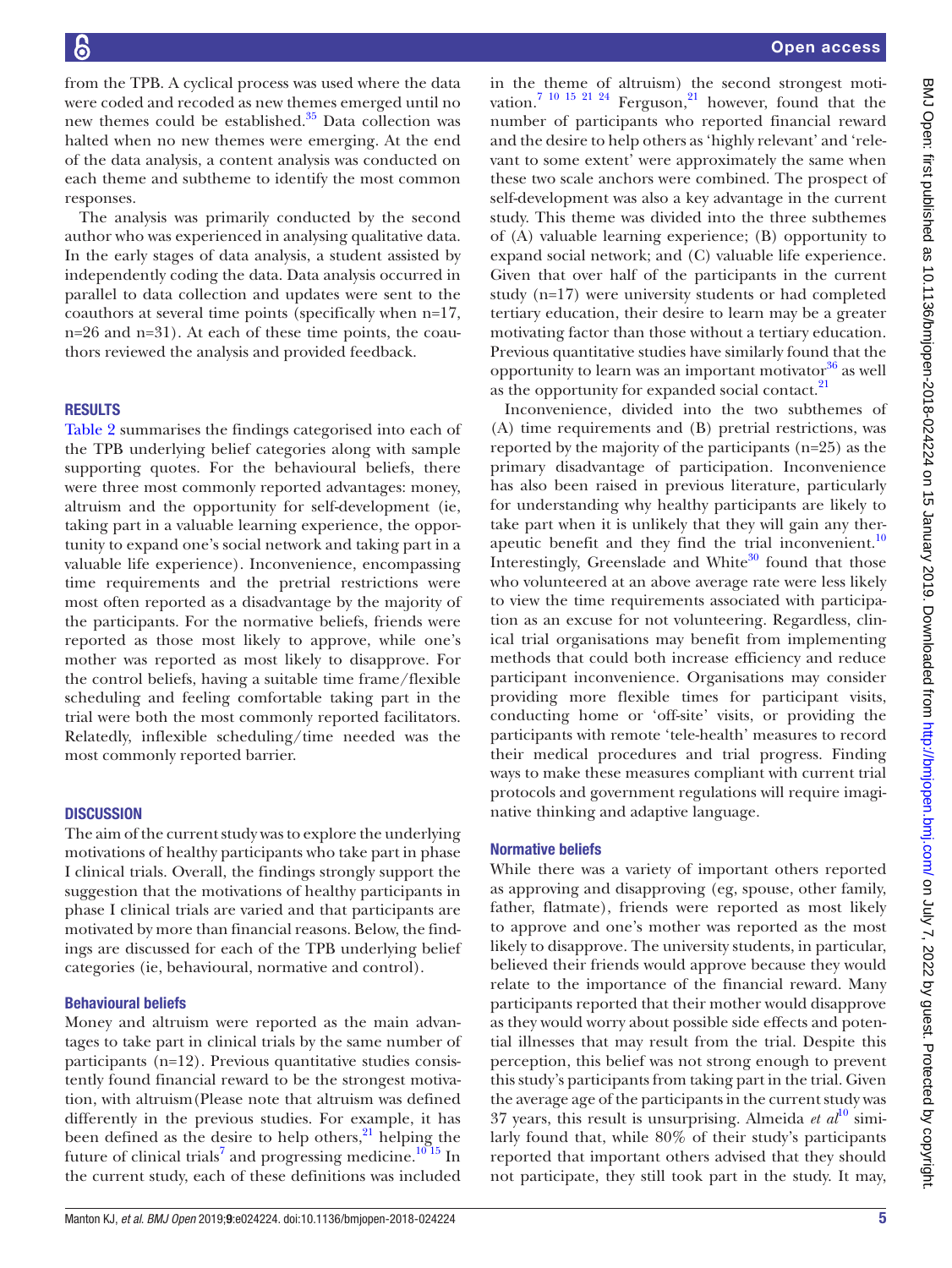<span id="page-5-0"></span>

| Table 2                       | Summary of the Underlying Beliefs                                                                                    |                                                                                                                            |                                                                                                                                                                                                                                                                                                                                                                                                                                                                                                                                   |
|-------------------------------|----------------------------------------------------------------------------------------------------------------------|----------------------------------------------------------------------------------------------------------------------------|-----------------------------------------------------------------------------------------------------------------------------------------------------------------------------------------------------------------------------------------------------------------------------------------------------------------------------------------------------------------------------------------------------------------------------------------------------------------------------------------------------------------------------------|
| <b>Behavioural</b><br>beliefs | <b>Themes</b>                                                                                                        | <b>Subthemes</b>                                                                                                           | Supporting quotes                                                                                                                                                                                                                                                                                                                                                                                                                                                                                                                 |
| Advantages                    | Money (n=12)                                                                                                         |                                                                                                                            | The financial benefits are nice.' (M)                                                                                                                                                                                                                                                                                                                                                                                                                                                                                             |
|                               | Altruism (n=12)                                                                                                      |                                                                                                                            | The contribution you can make to medicine in the future.' (F)                                                                                                                                                                                                                                                                                                                                                                                                                                                                     |
|                               | The opportunity for self-<br>development (n=11)                                                                      | Opportunity to expand social<br>Valuable life experience (n=2)<br>Valuable learning experience<br>network (n=4)<br>$(n=5)$ | I'm really curious about how things work and drugs work and that sort of thing and<br>I think it's a good life experience. It's a story it's you know it's a wedding story.' (M)<br>"all the other 7 people like they were all pretty cool and we all sort of got to know<br>you know if I have to use myself 'a guinea pig' well then okay.' (F)<br>each other pretty well.' (M)                                                                                                                                                 |
|                               | Receive a full medical check-up<br>$(n=2)$                                                                           |                                                                                                                            | have some other issue that's underlying that wasn't there but they find out about it. I<br>trial. So it kind of comes with it that you get tested and you could find out that you<br>You actually get like they medically test you to make sure that you're fit to do the<br>guess that's a benefit.' (M)                                                                                                                                                                                                                         |
| Disadvantages                 | Inconvenience (n=25)                                                                                                 | Time requirements $(n=14)$<br>Pretrial restrictions (n=9)                                                                  | 'It was actually for five weeks it was from Wednesday to Saturday we were in here.<br>And then we had to come back at seven on the Sunday morning again for bloods.<br>'Some of the restrictions they have before you come in. Like you can't exercise<br>before you go in and stuff like that.' (F)<br>So that was quite a long.' (F)                                                                                                                                                                                            |
|                               | Possible side effects (n=5)                                                                                          |                                                                                                                            | 'I get scared that maybe when I'm older and I get some random like disease or<br>something. I don't know I feel like it would be hard to trace back to this.' (M)<br>Maybe there is a slight risk that something could go wrong.' (F)                                                                                                                                                                                                                                                                                             |
|                               | Medical procedures (n=2)                                                                                             |                                                                                                                            | ' lots of blood tests and stuff.' (M)                                                                                                                                                                                                                                                                                                                                                                                                                                                                                             |
| Normative beliefs             |                                                                                                                      |                                                                                                                            |                                                                                                                                                                                                                                                                                                                                                                                                                                                                                                                                   |
| Approve                       | Spouse/partner (n=8)<br>Other family $(n=7)$<br>Friends (n=14)<br>Flatmate $(n=4)$<br>Father (n=3)<br>Mum $(n=4)$    |                                                                                                                            | Yeah and my mum was quite positive about it, she was like yeah go for it. You know<br>Yeh my friends are OK with it, most of them are uni students though so they see the<br>oh the person I live with, flatmate really, she's she thinks it's really cool and<br>My partner is usually against it, but I can usually talk him around.' (F)<br>'My dad would (approve) but everyone else, no.' (M)<br>like I heard good things about that.' (M)<br>'My brother was supportive.' (F)<br>she's got no issues.' (M)<br>$$sign.'$ (F) |
| Disapprove                    | Spouse/partner (n=7)<br>Other family ( $n=7$ )<br>Mother (n=12)<br>No-one (n=5)<br>Friends ( $n=4$ )<br>Father (n=3) |                                                                                                                            | 'No I had nobody, nobody in family, friends anybody  nobody that I've spoken to<br>Family is not (for it), just because they don't have enough information really.' (M)<br>'Only my mother is the one that directly disapproves. Because she feels that I'm<br>one of my friends was concerned about my reasons behind it.' (F)<br>'I think my dad would also be quite worried if he knew.' (F)<br>my partner doesn't like it but that's his problem.'(F)<br>going to get sick one day.' (M)<br>has been anti it at all.' (F)     |
|                               |                                                                                                                      |                                                                                                                            | Continued                                                                                                                                                                                                                                                                                                                                                                                                                                                                                                                         |

6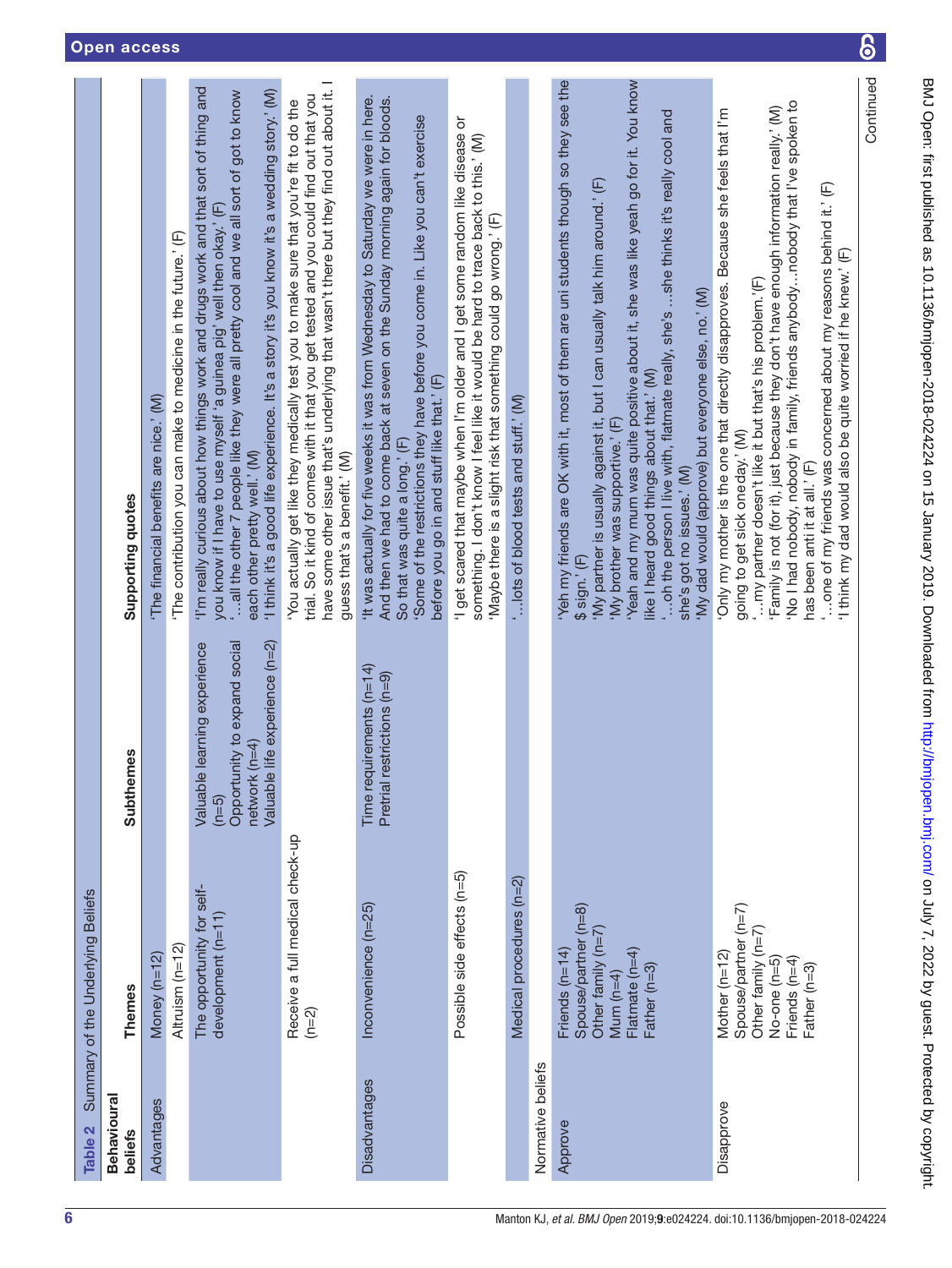BMJ Open: first published as 10.1136/bmjopen-2018-024224 on 15 January 2019. Downloaded from <http://bmjopen.bmj.com/> on July 7, 2022 by guest. Protected by copyright.

BMJ Open: first published as 10.1136/bmjopen-2018-024224 on 15 January 2019. Downloaded from http://bmjopen.bmj.com/ on July 7, 2022 by guest. Protected by copyright.

| Continued<br>Table 2          |                                                                                                                                                                                                                                                                                                                                             |                  |                                                                                                                                                                                                                                                                                                                                                                                                                                                                                                                                                                                                                                                                                                                                                                                                                     |
|-------------------------------|---------------------------------------------------------------------------------------------------------------------------------------------------------------------------------------------------------------------------------------------------------------------------------------------------------------------------------------------|------------------|---------------------------------------------------------------------------------------------------------------------------------------------------------------------------------------------------------------------------------------------------------------------------------------------------------------------------------------------------------------------------------------------------------------------------------------------------------------------------------------------------------------------------------------------------------------------------------------------------------------------------------------------------------------------------------------------------------------------------------------------------------------------------------------------------------------------|
| <b>Behavioural</b><br>beliefs | <b>Themes</b>                                                                                                                                                                                                                                                                                                                               | <b>Subthemes</b> | Supporting quotes                                                                                                                                                                                                                                                                                                                                                                                                                                                                                                                                                                                                                                                                                                                                                                                                   |
| Control beliefs               |                                                                                                                                                                                                                                                                                                                                             |                  |                                                                                                                                                                                                                                                                                                                                                                                                                                                                                                                                                                                                                                                                                                                                                                                                                     |
| Facilitators                  | Easy access to information<br>If participant believes their<br>Feeling comfortable (n=8)<br>contribution can make a<br>flexible scheduling (n=9)<br>Suitable time frame/<br>about trial (n=2)<br>$d$ ifference ( $n=3$ )<br>$Low$ risk ( $n=3$ )                                                                                            |                  | Definitely what would encourage me is a, just a longer timeframe between the start<br>You know reading the information that you're given and I felt it was going to cause<br>it was kind of good in that, you know if you're looking at it as in you're making a<br>Yeah I think the timeframe for me is something. It's got to fit in with what you're<br>I think once you've done a trial you sort of feel comfortable to do more.'(M)<br>maybe a long term problem or issue then I might think twice about it.' (M)<br>of the advertising and the start of the trial that would help definitely.' (M)<br>difference or whatever.' (M)<br>doing' (M)                                                                                                                                                              |
| <b>Barriers</b>               | delivery (eg, tube down throat)<br>ots of selection criteria (n=1)<br>f it is hard to find information<br>Possible side effects (n=6)<br>Inflexible scheduling/time<br>nvasive method of drug<br>-ots of restrictions ( $n=4$ )<br>Being inoculated (n=5)<br>commitment (n=13)<br>on the internet $(n=1)$<br>Needing a car (n=1)<br>$(n=2)$ |                  | (if) I felt it was going to cause maybe a long term problem or issue then I might think<br>So like if it's got a lot of restrictions it's definitely less attractive maybe I wouldn't do<br>'When it starts getting super requirementsthe list passes like 20 things you can't<br>tube down the throat which I will not do. I couldn't, I'd gag too much to have that<br>If it means really invasive but I can't see how a trial would be that apart from the<br>'If they injected you with some kind of disease it would probably put me off it' (F)<br>And it's just a time thing with me, I think if it took too much time or if it was too<br>much involvement I would probably yeah not be involved.' (F)<br>That you kind of need a car.' (F)<br>twice about it.' (M)<br>done.' (F)<br>do.' (M)<br>it.' $(F)$ |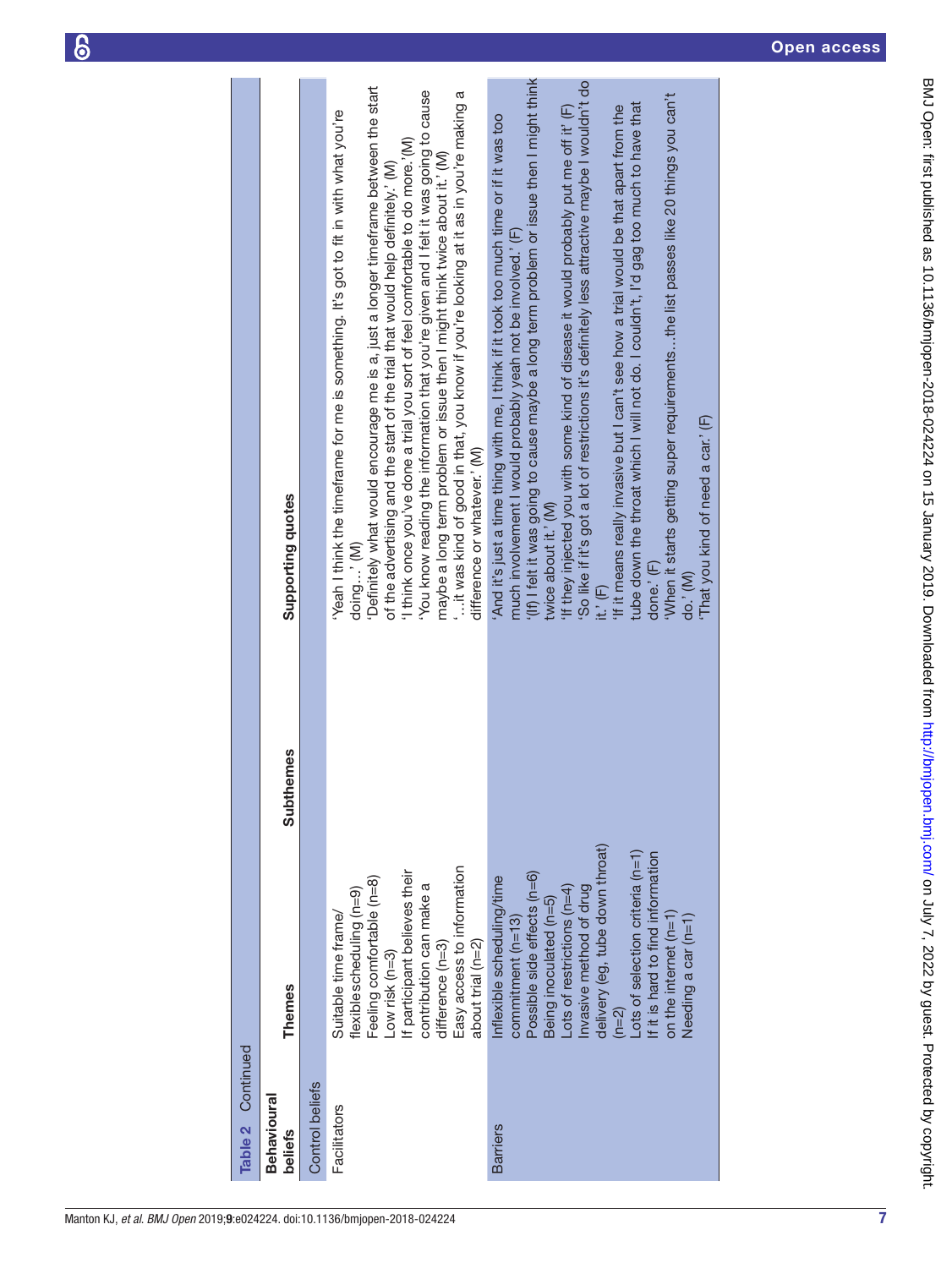therefore, be worthwhile for clinical trial organisations to make educational materials available to family members/ significant others (and parents in particular), to include them in the informed consent process (possibly through eConsents(eConsents refers to electronic consenting of trial participants using an array of digital elements and process efficiencies)), or give them the opportunity to talk with the clinical trial team. Having this information may encourage a higher level of support for trial participation from significant others, resulting in higher levels of participation.

# Control beliefs

A range of facilitators and barriers was reported. Suitable time frame/flexible scheduling was the most commonly reported facilitator to trial participation and the related concept of inflexible scheduling/time needed was the most commonly reported barrier. Perhaps, unsurprisingly, Grady *et al*<sup>[15](#page-8-8)</sup> found that the time requirements were rated as less important in the decision-making process among the unemployed than the employed participants. The results of the current study, however, were based on the responses from participants who were mostly employed and/or studying (n=27). Clinical trial facilities and the trial sponsors therefore need to be mindful of this finding when scheduling trials as it is clearly of utmost importance to participants and, in particular, participants who work or study. While maintaining high safety standards, the clinical necessity of repeated, and daily or twice-daily outpatient visits needs to be considered as the frequency of these visits may affect recruitment rates. Providing flexibility for clinical attendance around scheduled time points would still provide participants with options to comply with the trial protocols.

Feeling comfortable was reported as an important facilitator. Encouragingly, many participants in the current study reported trusting the medical expertise of the staff members who were involved in their phase I trial procedures. Trials perceived as having a low risk, participant belief that they can make a difference and easy access to trial information were also reported as facilitators by a few participants. Additional barriers reported by a few participants were possible side effects, being inoculated (ie, affected by the investigational agent) and having substantial lifestyle restrictions both pretrial (eg, no alcohol in the trial lead time) and while on trial (eg, during confinement).

## Strengths and limitations

Few prior studies have used a qualitative framework to explore the underlying beliefs of healthy participants in phase I clinical trials nor have they applied a psychological theory-based decision-making model (ie, the TPB) to this context. Qualitative study sample sizes are often small and the participants are self-selected so it is possible that participants may be more motivated and altruistic than the average clinical trial participant. It is also acknowledged that 4 of the 15 discussions were

interviews in which the participant may have provided different responses to those they may have provided had they been part of a focus group. While the results of this study were compared with previous studies, these comparisons should be reviewed with caution given the previous studies were quantitative in nature. Finally, while it is acknowledged that differences in trial schedule, medical procedures and reimbursement are likely to influence motivations (ie, first-in-human drug trials with lengthy confinement, multiple lifestyle restrictions and extensive clinical sampling are usually compensated far higher than a vaccine trial), it is beyond the scope of this study to investigate these potential differences.

## Future research

As this study is based on the initial, underlying belief elicitation phase of the TPB, it would be worthwhile assessing a broader endorsement of the beliefs in a larger survey study. These qualitative and quantitative findings could then inform the development of effective strategies for recruitment and retention, especially in regard to communicating the rationale of trial scheduling and lifestyle restrictions to potential participants. Future research could also investigate whether there are differences in the motivations of younger and older participants as the study participants in the current study were more likely to believe that their friends would approve as they would similarly be motivated by financial reward. Building on the quantitative work of Chen et  $al$ ,<sup>37</sup> a qualitative study could similarly explore whether there are differences in motivations for the different trial designs, medical procedures and the underlying clinical utility of the trialled drug

# **CONCLUSION**

The current study employed a qualitative approach to explore the motivations of healthy participants taking part in phase I clinical trials. Results showed that the motivations of healthy participants are varied and not just dominated by financial gains, thereby providing valuable information to the ethical debate surrounding financial incentives. Overall, it is anticipated that the results of this study will improve the understanding of factors that influence phase I clinical trial participation. Specifically, practical implications include the need for organisations involved in clinical trials to be mindful of inflexible scheduling and explore the possibility of making educational materials available to family members who may be concerned about the risks associated with participation. These factors may then be used to develop more effective recruitment and retention strategies which will, ultimately, help develop new vaccines and therapeutics to improve patient health.

#### Author affiliations

<sup>1</sup>School of Biomedical Sciences, Queensland University of Technology, Brisbane, Queensland, Australia